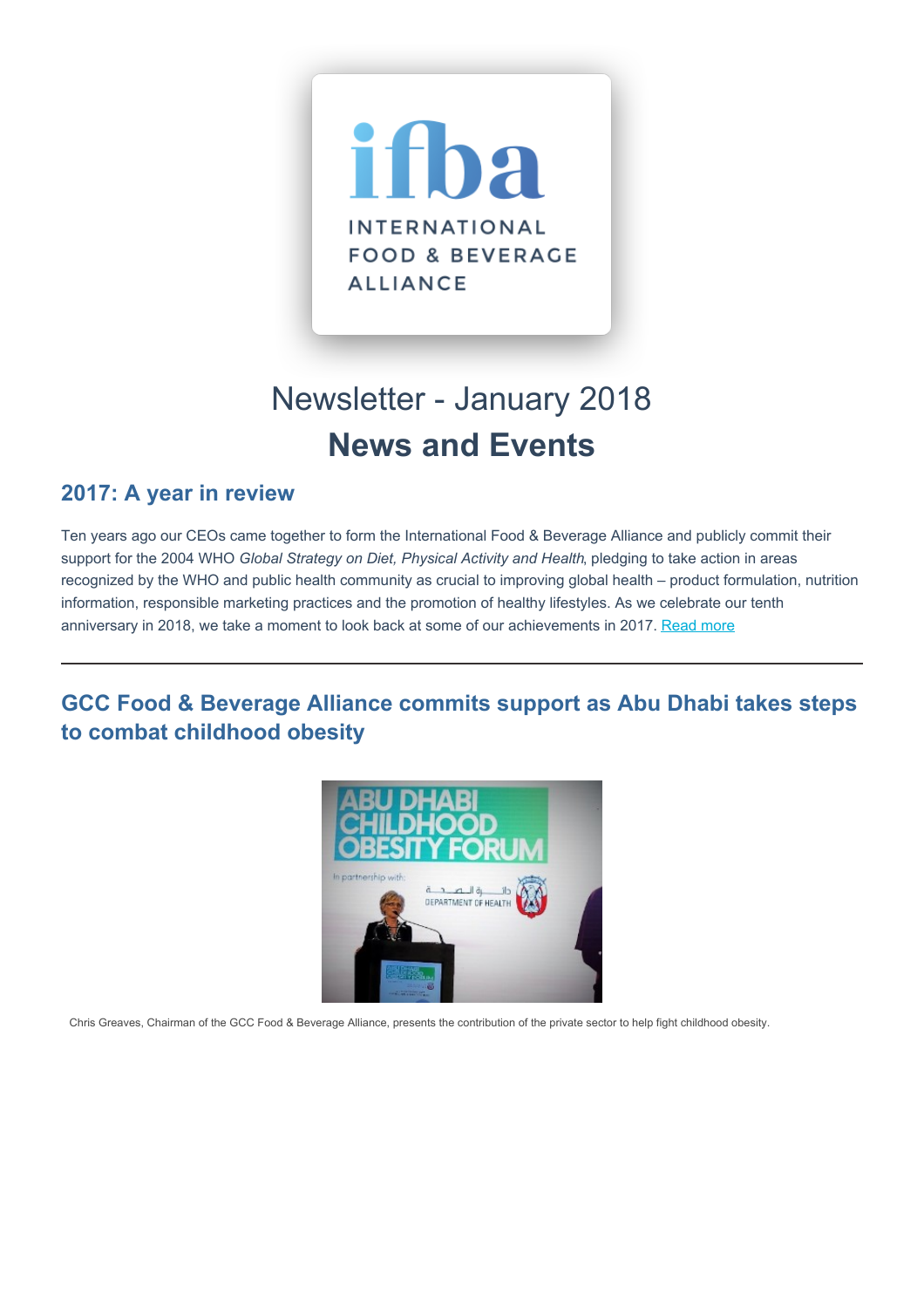On 10-11 December 2017, more than 300 private- and public-sector delegates gathered for the first Abu Dhabi Childhood Obesity Forum. Organized by MEED in partnership with the Department of Health - Abu Dhabi, and supported by the Abu Dhabi Task Force on Childhood Obesity, delegates heard from local and international experts sharing their insights on the latest initiatives designed to reverse the growing number of childhood obesity cases. In his keynote speech, Sheikh Abdulla Bin Mohamed Al Hamed, Chairman, Department of Health — Abu Dhabi, said, "The Department of Health, in cooperation with the Abu Dhabi Task Force on Childhood Obesity, which is composed of 12 government entities, has developed a comprehensive plan to reduce obesity. It aims to increase physical activity in children by 15% and reduce the average body mass index by 15% by 2020." IFBA, represented by Chris Greaves, Chairman of the GCC Food & Beverage Alliance, presented on the initiatives the organization is taking, including product formulation and innovation, labelling transparency, responsible marketing and advertising to children and the promotion of healthy lifestyles and reinforced IFBA's commitment to helping governments tackle the growing problem of childhood obesity, "We know the private sector has a role to play in driving down the prevalence of obesity and diabetes." Read [more.](https://www.thenational.ae/uae/big-business-are-committed-to-fight-against-obesity-1.683478)

## **Publications**

#### **CFBAI Report Full Compliance with Advertising Commitments in 2016**

Leading U.S. food and beverage companies and quick-serve restaurants, including IFBA members, demonstrated excellent compliance with their commitments under the Children's Food and Beverage Advertising Initiative (CFBAI), to advertise to children only foods that meet uniform nutrition criteria. The 18 participants in CFBAI represent the majority of food advertising on children's television [programming.](https://bbbprograms.org/siteassets/documents/cfbai/cfbai-annualreport-2016-final.pdf) According to CFBAI's Report on Compliance and Progress During 2016, their commitment to advertising only healthier foods is making a significant impact on improving the children's food advertising landscape.

### **Best Practices**



**Mars: Committed to doing its part to make the world sustainable in a generation**